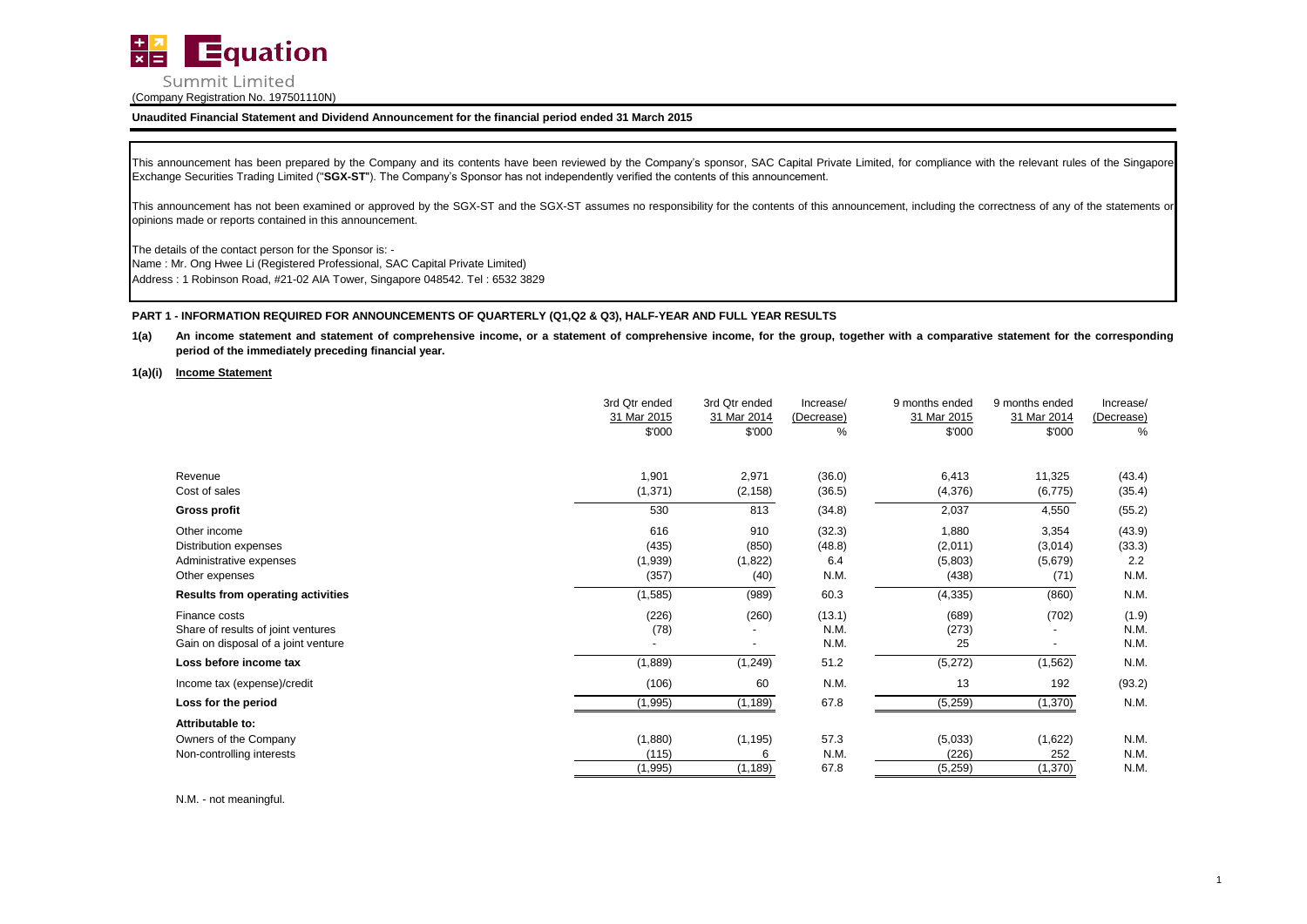

# **Statement of Comprehensive Income**

|                                                                         | 3rd Otr ended<br>31 Mar 2015<br>\$'000 | 3rd Otr ended<br>31 Mar 2014<br>\$'000 | Increase/<br>(Decrease)<br>℅ | 9 months ended<br>31 Mar 2015<br>\$'000 | 9 months ended<br>31 Mar 2014<br>\$'000 | Increase/<br>(Decrease)<br>% |
|-------------------------------------------------------------------------|----------------------------------------|----------------------------------------|------------------------------|-----------------------------------------|-----------------------------------------|------------------------------|
| Loss for the period                                                     | (1,995)                                | (1, 189)                               | 67.8                         | (5,259)                                 | (1,370)                                 | N.M.                         |
| Other comprehensive income:                                             |                                        |                                        |                              |                                         |                                         |                              |
| Foreign currency translation differences from foreign subsidiaries      | 353                                    | (19)                                   | N.M.                         | 723                                     | (103)                                   | N.M.                         |
| Realisation of foreign currency translation on disposal of subsidiaries | $\overline{\phantom{a}}$               | $\overline{\phantom{a}}$               | N.M.                         |                                         | 165                                     | N.M.                         |
| Other comprehensive income for the period                               | 353                                    | (19)                                   | N.M.                         | 723                                     | 62                                      | N.M.                         |
| Total comprehensive income for the period                               | (1,642)                                | (1,208)                                | 35.9                         | (4,536)                                 | (1,308)                                 | N.M.                         |
| Attributable to:                                                        |                                        |                                        |                              |                                         |                                         |                              |
| Owners of the Company                                                   | (1,607)                                | (1, 217)                               | 32.0                         | (4,393)                                 | (1,540)                                 | N.M.                         |
| Non-controlling interests                                               | (35)                                   |                                        | N.M.                         | (143)                                   | 232                                     | N.M.                         |
|                                                                         | (1,642)                                | (1,208)                                | 35.9                         | (4,536)                                 | (1,308)                                 | N.M.                         |

# **1(a)(ii) Loss for the period is stated after charging/(crediting) the following:**

|                                                                    | 3rd Qtr ended | 3rd Qtr ended | 9 months ended | 9 months ended |
|--------------------------------------------------------------------|---------------|---------------|----------------|----------------|
|                                                                    | 31 Mar 2015   | 31 Mar 2014   | 31 Mar 2015    | 31 Mar 2014    |
|                                                                    | \$'000        | \$'000        | \$'000         | \$000          |
|                                                                    |               |               |                |                |
|                                                                    |               |               |                |                |
| Interest expenses                                                  | 226           | 260           | 689            | 702            |
| Interest income                                                    | (20)          | (20)          | (99)           | (228)          |
| Depreciation of property, plant and equipment                      | 40            | 50            | 122            | 151            |
| Amortisation of intangible assets                                  | 351           | 384           | 1,075          | 1,152          |
| Utilisation of prepayment for rights on use of plant and machinery | 29            | 29            | 87             | 87             |
| Gain on disposal of a joint venture                                |               |               | (25)           |                |
| Gain on disposal of subsidiaries (net)                             |               |               |                | (826)          |
| Gain on disposal of assets classified as held for sale             |               |               |                | (65)           |
| Gain on disposal of property, plant and equipment                  | (11)          | (31)          | (16)           | (36)           |
| Impairment loss on trade and other receivables                     |               |               |                |                |
| Provision for warranty expense                                     | 77            | 120           | 257            | 438            |
| Currency exchange loss/(gain) - net                                | 332           | (18)          | 687            | (180)          |
| Income tax expense/(credit)                                        | 106           | (60)          | (13)           | (192)          |

N.M. - not meaningful.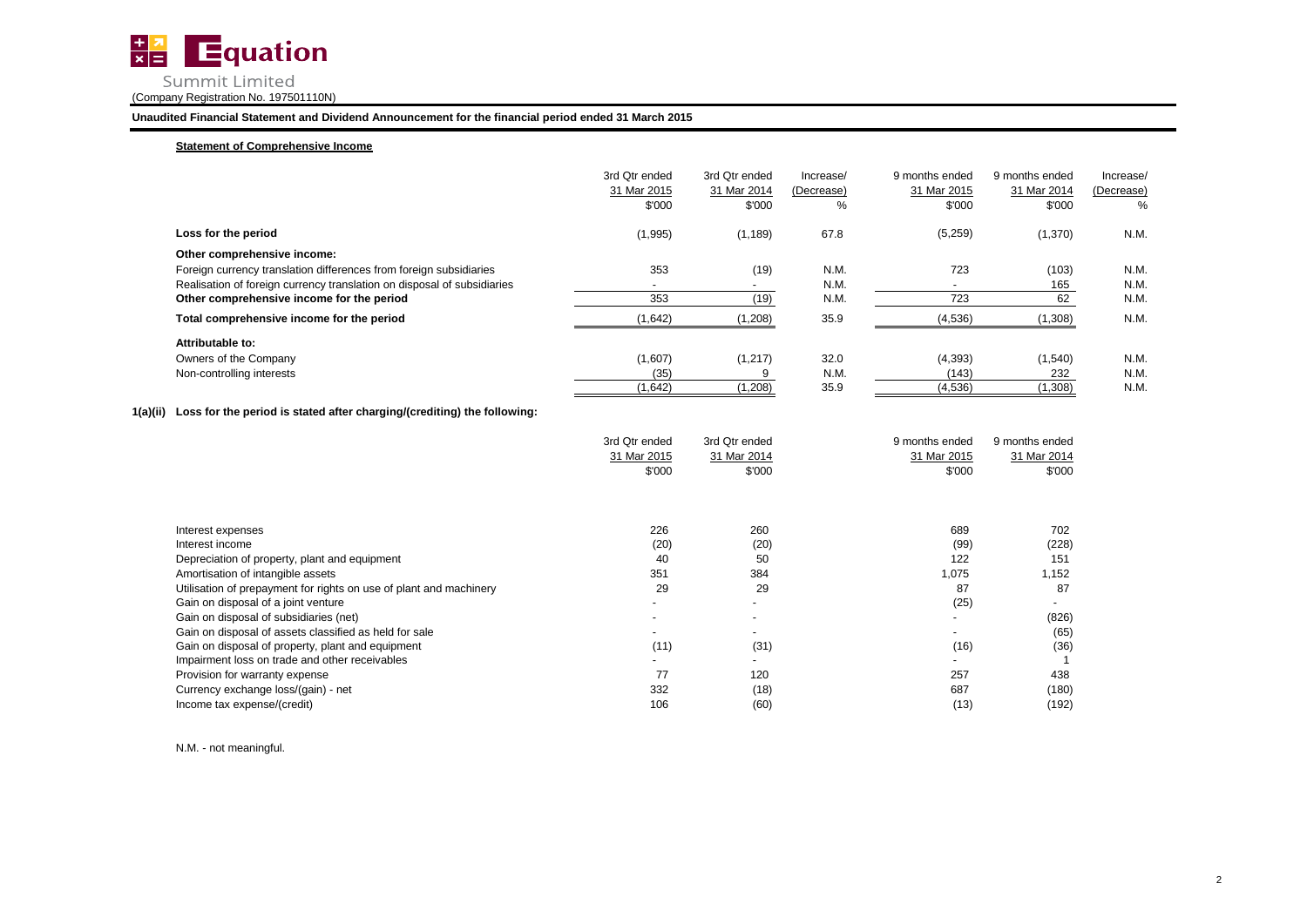

**Unaudited Financial Statement and Dividend Announcement for the financial period ended 31 March 2015**

**1(b)(i) A statement of financial position (for the issuer and group), together with a comparative statement as at the end of the immediately preceding financial year.**

**Statements of Financial Position**

|                                              | Group          |             | Company        |                          |
|----------------------------------------------|----------------|-------------|----------------|--------------------------|
|                                              | 31 Mar 2015    | 30 Jun 2014 | 31 Mar 2015    | 30 Jun 2014              |
|                                              | \$'000         | \$'000      | \$'000         | \$'000                   |
| <b>Non-current assets</b>                    |                |             |                |                          |
| Financial assets, available-for-sale         | 2,222          | 2,222       | 2,222          | 2,222                    |
| Property, plant and equipment                | 326            | 439         | 162            | 222                      |
| Intangible assets                            | 15,097         | 16,173      |                |                          |
| Subsidiaries                                 |                |             | 23,671         | 23,671                   |
| Associates                                   | 39             | 13          | 13             | 13                       |
| Joint ventures                               |                | 219         | 280            | 251                      |
| Trade receivables                            | 778            | 1,150       |                |                          |
| Other non-current assets                     | 11,433         | 11,664      | 16,260         | 15,923                   |
|                                              | 29,895         | 31,880      | 42,608         | 42,302                   |
| <b>Current assets</b>                        |                |             |                |                          |
| Inventories                                  | 2,090          | 1,020       | ÷              |                          |
| Trade and other receivables                  | 7,021          | 7,016       | 333            | 132                      |
| Other current assets                         | 2,073          | 1,984       | 264            | 421                      |
| Cash and bank balances                       | 6,887          | 8,265       | 5,327          | 6,861                    |
|                                              | 18,071         | 18,285      | 5,924          | 7,414                    |
| <b>Total assets</b>                          | 47,966         | 50,165      | 48,532         | 49,716                   |
| Equity attributable to owners of the Company |                |             |                |                          |
| Share capital                                | 154,474        | 153,074     | 154,474        | 153,074                  |
| Reserves                                     | 1,328          | 688         | 180            | 180                      |
| <b>Accumulated losses</b>                    | (120, 180)     | (115, 147)  | (108, 360)     | (107, 211)               |
|                                              | 35,622         | 38,615      | 46,294         | 46,043                   |
| <b>Non-controlling interests</b>             | (8,999)        | (8, 856)    |                |                          |
| <b>Total equity</b>                          | 26,623         | 29,759      | 46,294         | 46,043                   |
|                                              |                |             |                |                          |
| <b>Non-current liabilities</b>               |                |             |                |                          |
| Other payables                               |                |             |                | 332                      |
| Accruals                                     | 1,021          | 758         |                | $\overline{a}$           |
| <b>Financial liabilities</b>                 | 7,600          | 8,037       | 134            | 184                      |
| Derivative instrument                        | 50             | 50          |                | $\blacksquare$           |
| Deferred tax liabilities                     | 2,995          | 3,008       |                | $\overline{\phantom{a}}$ |
|                                              | 11,666         | 11,853      | 134            | 516                      |
| <b>Current liabilities</b>                   |                |             |                |                          |
| Trade and other payables                     | 6,622          | 5,407       | 1,677          | 2,684                    |
| Accruals                                     | 2,109          | 2,148       | 347            | 395                      |
| <b>Financial liabilities</b>                 | 722            | 695         | 66             | 64                       |
| Current tax payable                          | $\overline{2}$ | 2           | $\overline{2}$ | $\overline{2}$           |
| Provision for other liabilities and charges  | 222            | 301         | 12             | 12                       |
|                                              | 9,677          | 8,553       | 2,104          | 3,157                    |
| <b>Total liabilities</b>                     | 21,343         | 20,406      | 2,238          | 3,673                    |
| <b>Total equity and liabilities</b>          | 47,966         | 50,165      | 48,532         | 49,716                   |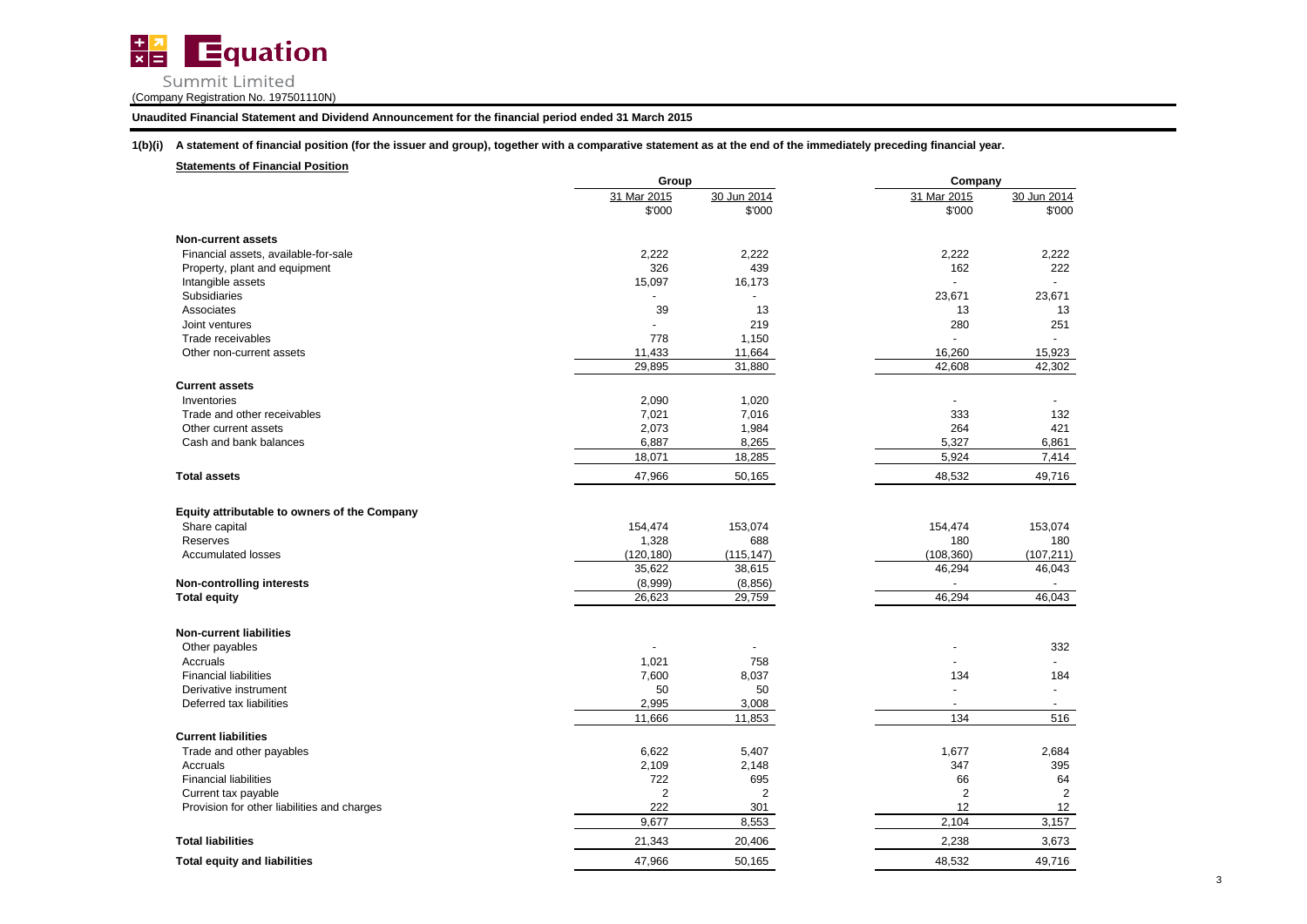

## **1(b)(ii) Aggregate amount of group's borrowings and debt securities**

### **Amount repayable in one year or less, or on demand**

|         | 31 March 2015 (\$'000) | 30 June 2014 (\$'000) |           |  |
|---------|------------------------|-----------------------|-----------|--|
| Secured | Unsecured              | Secured               | Unsecured |  |
| 265     | 457                    | 238                   |           |  |

### **Amount repayable after one year**

|         | 31 March 2015 (\$'000) | 30 June 2014 (\$'000) |           |  |
|---------|------------------------|-----------------------|-----------|--|
| Secured | Unsecured              | Secured               | Unsecured |  |
| ጓ ጸ77   | 723                    | 6.972                 | 065       |  |

## **Details of collateral**

As at the date of the statement of financial position, total borrowings included secured liabilities of \$7,142,000 (30 June 2014: \$7,210,000) for the Group. Secured loans amounting to \$342,000 (30 June 2014: \$466,000) are secured by security charges which provide for fixed charge on certain assets of a subsidiary and corporate guarantees given by the Company. Other finance lease liabilities of the Group amounting to \$220,000 (30 June 2014: \$275,000) are secured by the rights to leased motor vehicles.

On 2 April 2012, the Company entered into a convertible loan agreement with Disa Digital Safety Pte Ltd ("Disa") and Sculptor Investors pursuant to which, the Sculptor Investors agreed to grant to Disa an initial loan of an aggregate principal amount of \$7,000,000 ("1st Tranche"), and a further option for a loan of an aggregate principal amount of \$7,000,000 ("2nd Tranche"), both of which are convertible either into the Company's ordinary shares ("Shares"), or new ordinary shares in the capital of Disa in the event of a trade sale or an initial public offering of Disa at the discretion of the Sculptor Investors. The Sculptor Investors may at any time after three years from the completion date of the 1st Tranche, require Disa to repay the Sculptor Investors' contributions to the 1st Tranche and 2nd Tranche (if applicable) including any outstanding interest. In the event that any balance on the 1st Tranche and 2nd Tranche (if applicable) is not converted into the Company's shares or Disa's shares within 5 years from the completion dates of the 1st Tranche and 2nd Tranche respectively, all outstanding balance including any outstanding interest is to be repaid in cash to the Sculptor Investors. The convertible loan bears interest at 5% per annum, repayable at the end of 5 years and is secured by the Company's corporate guarantee.

The remaining unsecured, interest bearing loan of \$1,180,000 (30 June 2014: \$1,522,000) is repayable over 48 equal instalments commencing from 1 November 2013.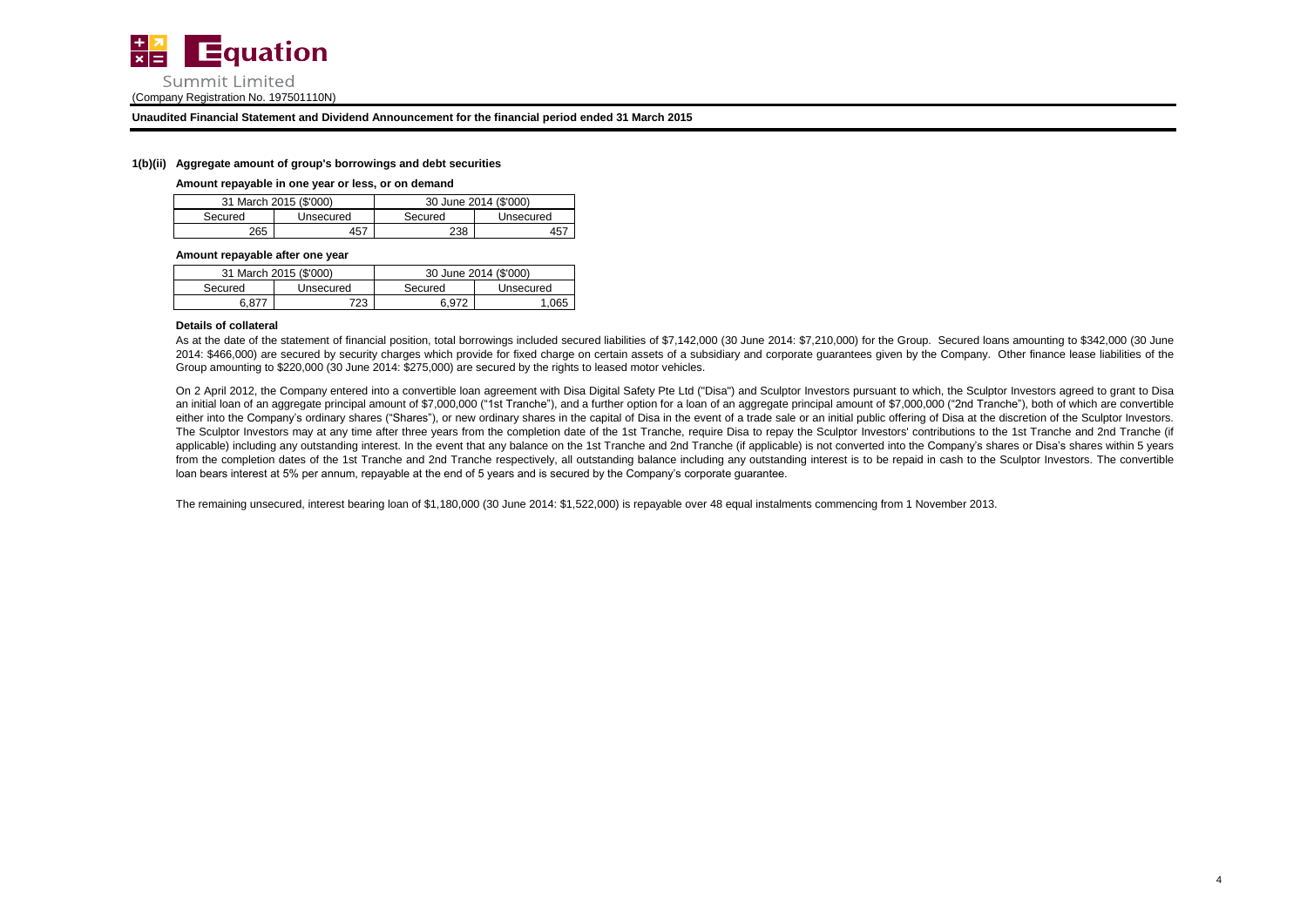

**Unaudited Financial Statement and Dividend Announcement for the financial period ended 31 March 2015**

**1(c) A statement of cash flows (for the group), together with a comparative statement for the corresponding period of the immediately preceding financial year.**

# **1(c)(i) Consolidated Statement of Cash Flows**

|                                                                      | 3rd Qtr ended<br>31 Mar 2015 | 3rd Qtr ended<br>31 Mar 2014 | 9 months ended<br>31 Mar 2015 | 9 months ended<br>31 Mar 2014 |
|----------------------------------------------------------------------|------------------------------|------------------------------|-------------------------------|-------------------------------|
|                                                                      | \$'000                       | \$'000                       | \$'000                        | \$'000                        |
| Cash flows from operating activities                                 |                              |                              |                               |                               |
| Loss for the period                                                  | (1,995)                      | (1, 189)                     | (5,259)                       | (1,370)                       |
| Adjustments for:                                                     |                              |                              |                               |                               |
| - Income tax expense/(credit)                                        | 106                          | (60)                         | (13)                          | (192)                         |
| - Interest expenses                                                  | 226                          | 260                          | 689                           | 702                           |
| - Interest income                                                    | (20)                         | (20)                         | (99)                          | (228)                         |
| - Depreciation of property, plant and equipment                      | 40                           | 50                           | 122                           | 151                           |
| - Amortisation of intangible assets                                  | 351                          | 384                          | 1,075                         | 1,152                         |
| - Utilisation of prepayment for rights on use of plant and machinery | 29                           | 29                           | 87                            | 87                            |
| - Gain on disposal of a joint venture                                |                              |                              | (25)                          |                               |
| - Gain on disposal of subsidiaries (net) (Note B)                    |                              |                              |                               | (826)                         |
| - Gain on disposal of assets classified as held for sale             |                              |                              | -                             | (65)                          |
| - Gain on disposal of property, plant and equipment                  | (11)                         | (31)                         | (16)                          | (36)                          |
| - Impairment loss on trade and other receivables                     |                              |                              |                               |                               |
| - Provision for warranty expense                                     | 77                           | 120                          | 257                           | 438                           |
| - Share of results of joint ventures                                 | 78                           |                              | 273                           |                               |
| Operating loss before working capital changes                        | (1, 119)                     | (457)                        | (2,909)                       | (186)                         |
| Changes in working capital:                                          |                              |                              |                               |                               |
| - Inventories                                                        | 22                           | (340)                        | (1,070)                       | 1,020                         |
| - Trade and other receivables                                        | (30)                         | 487                          | 421                           | 83                            |
| - Other current assets                                               | 190                          | (257)                        | 17                            | (103)                         |
| - Trade and other payables                                           | 497                          | 275                          | 1,545                         | (871)                         |
| - Provision for other liabilities and charges                        | (96)                         | (153)                        | (272)                         | (489)                         |
| - Exchange differences arising from consolidation                    | (79)                         | (17)                         | 202                           | (111)                         |
| Cash used in operations                                              | (615)                        | (462)                        | (2,066)                       | (657)                         |
| Income tax paid                                                      |                              |                              |                               | 13                            |
| Net cash used in operating activities                                | (615)                        | (462)                        | (2,066)                       | (644)                         |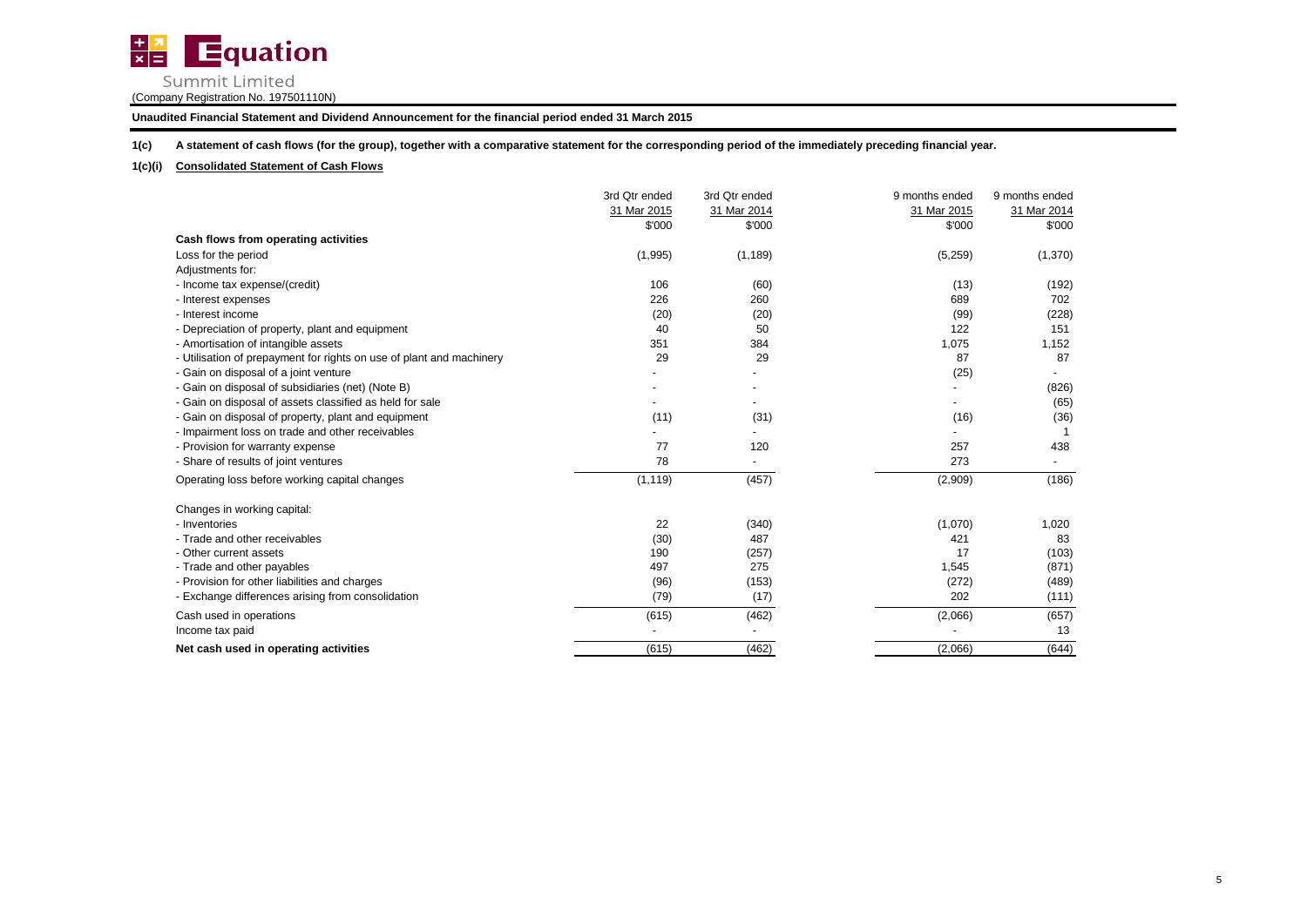

**Unaudited Financial Statement and Dividend Announcement for the financial period ended 31 March 2015**

# **1(c)(i) Consolidated Statement of Cash Flows (continue)**

|                                                                               | 3rd Qtr ended            | 3rd Qtr ended | 9 months ended | 9 months ended           |
|-------------------------------------------------------------------------------|--------------------------|---------------|----------------|--------------------------|
|                                                                               | 31 Mar 2015              | 31 Mar 2014   | 31 Mar 2015    | 31 Mar 2014              |
|                                                                               | \$'000                   | \$'000        | \$'000         | \$'000                   |
| Cash flows from investing activities                                          |                          |               |                |                          |
| Interest received                                                             |                          | 4             | 74             | 212                      |
| Purchase of property, plant and equipment                                     |                          | (11)          | (4)            | (42)                     |
| Investment in joint ventures                                                  |                          |               | (229)          | $\overline{\phantom{a}}$ |
| Proceeds from sale of property, plant and equipment                           | 11                       | 31            | 17             | 67                       |
| Proceeds from sale of assets classified as held for sale                      |                          |               |                | 883                      |
| Proceeds from sale of a joint venture                                         | $\overline{\phantom{a}}$ |               | 200            |                          |
| Disposal of subsidiaries, net of cash disposed (Note B)                       |                          |               |                | $\star$                  |
| Net cash from investing activities                                            | 12                       | 24            | 58             | 1,120                    |
| Cash flows from financing activities                                          |                          |               |                |                          |
| Interest paid                                                                 | (93)                     | (137)         | (284)          | (311)                    |
| Net proceeds from issuance of ordinary shares                                 | 1,400                    |               | 1,400          |                          |
| Prepaid capital contributions received from undertaking shareholders (Note C) |                          | 1,365         |                | 1,365                    |
| Repayment of finance lease                                                    | (19)                     | (9)           | (55)           | (25)                     |
| Repayment of loan to a third party                                            | (115)                    | (114)         | (343)          | (1, 190)                 |
| Repayment of bank borrowings                                                  | (43)                     | (38)          | (125)          | (740)                    |
| Net cash from/(used in) financing activities                                  | 1,130                    | 1,067         | 593            | (901)                    |
| Net increase/(decrease) in cash and cash equivalents                          | 527                      | 629           | (1, 415)       | (425)                    |
| Cash and cash equivalents at beginning of the period                          | 6,272                    | 2,091         | 8,204          | 3,142                    |
| Net effects of exchange rate changes on cash and cash equivalents             | 27                       |               | 37             |                          |
| Cash and cash equivalents at end of the period (Note A)                       | 6,826                    | 2,721         | 6,826          | 2,721                    |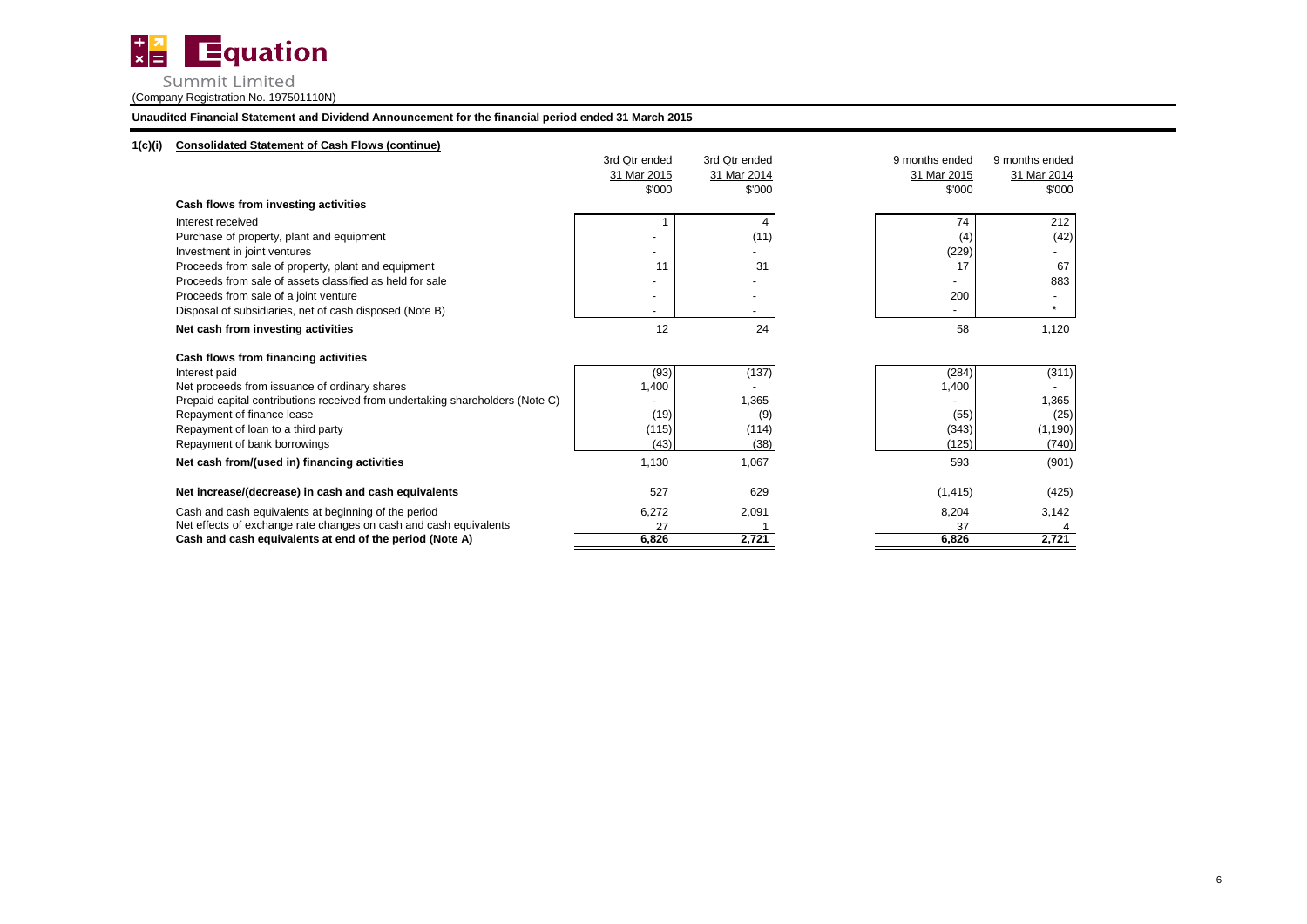

**Unaudited Financial Statement and Dividend Announcement for the financial period ended 31 March 2015**

# **1(c)(ii) Notes to Consolidated Statement of Cash Flows**

# **Note A:**

For the purpose of the consolidated statement of cash flows, the consolidated cash and cash equivalents comprise the following:

|                                                                    | 9 months ended | 9 months ended |
|--------------------------------------------------------------------|----------------|----------------|
|                                                                    | 31 Mar 2015    | 31 Mar 2014    |
|                                                                    | \$'000         | \$'000         |
| Cash at bank and on hand                                           | 6.826          | 2.721          |
| Short-term bank deposits                                           | 61             | 61             |
| Cash and bank balances per Group statement of financial position   | 6,887          | 2.782          |
| Less: Deposits placed with banks as security                       | (61)           | (61)           |
| Cash and cash equivalents per consolidated statement of cash flows | 6.826          | 2.721          |

# **Note B:**

On 6 September 2013, the Company announced the disposal of its wholly-owned subsidiary, Hinterland Property Development Pte Ltd ("HPD"), at a consideration of \$1 in cash. The effect of disposal of HPD is set out below:

|                                                         | \$'000 |
|---------------------------------------------------------|--------|
| Property, plant and equipment                           |        |
| Cash at bank *                                          |        |
| Other receivables                                       | 29     |
| Trade and other payables                                | (751)  |
| Provisions for other liabilities and charges            | (270)  |
| Net identifiable liabilities                            | (991)  |
| Realisation of foreign currency translation differences | 165    |
| Gain on disposal                                        | (826)  |
|                                                         |        |

*\* The net cash outflow on cash disposed was less than one hundred dollar.*

# **Note C:**

Prepaid capital contributions were related to irrevocable undertakings given by two shareholders, namely Chng Weng Wah and Starbids Venture Inc. ("Undertaking Shareholders") on 17 February 2014 to subscribe for their entitlements of total 195,054,826 rights shares at an issue price of \$0.007 per rights shares, pursuant to the rights issue announced on 17 February 2014. The Undertaking Shareholders had made advance payment for their respective subscription sums of aggregate \$1,365,000 to the Company in March 2014.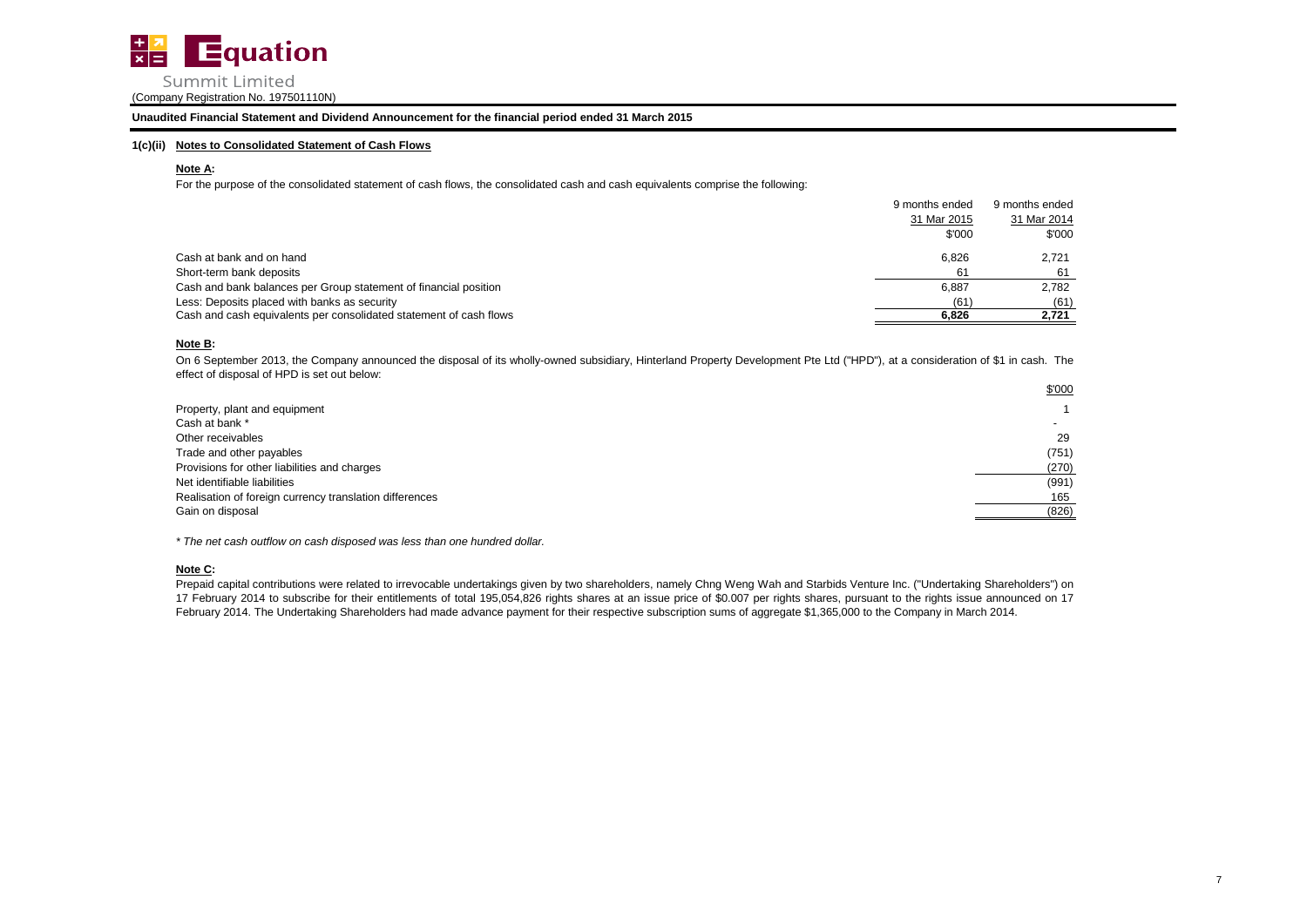

1(d)(i) A statement (for the issuer and group) showing either (a) all changes in equity or (b) changes in equity other than those arising from capitalisation issues and distributions to **shareholders, together with a comparative statement for the corresponding period of the immediately preceding financial year.**

| <b>Statements of Changes in Equity</b>                                         |                          |                                                      |                                   |                                     |                                 |                                                                    |                                        |                                  |
|--------------------------------------------------------------------------------|--------------------------|------------------------------------------------------|-----------------------------------|-------------------------------------|---------------------------------|--------------------------------------------------------------------|----------------------------------------|----------------------------------|
| Group<br>FY 2015                                                               | Share capital<br>\$'000  | Foreign currency<br>translation<br>reserve<br>\$'000 | Share option<br>reserve<br>\$'000 | Other capital<br>reserves<br>\$'000 | Accumulated<br>losses<br>\$'000 | <b>Total attributable</b><br>to owners of<br>the Company<br>\$'000 | Non-controlling<br>interests<br>\$'000 | <b>Total</b><br>equity<br>\$'000 |
| Balance as at 1 July 2014                                                      | 153,074                  | (228)                                                | 21                                | 895                                 | (115, 147)                      | 38,615                                                             | (8, 856)                               | 29,759                           |
| Total comprehensive income                                                     |                          |                                                      |                                   |                                     |                                 |                                                                    |                                        |                                  |
| - Loss for the period                                                          |                          | $\overline{\phantom{a}}$                             | $\overline{\phantom{a}}$          |                                     | (5,033)                         | (5,033)                                                            | (226)                                  | (5, 259)                         |
| Other comprehensive income for the<br>period<br>- Foreign currency translation |                          |                                                      |                                   |                                     |                                 |                                                                    |                                        |                                  |
| differences from foreign subsidiaries                                          |                          | 640                                                  |                                   |                                     |                                 | 640                                                                | 83                                     | 723                              |
| Total comprehensive income for the<br>financial period                         |                          | 640                                                  |                                   |                                     | (5,033)                         | (4, 393)                                                           | (143)                                  | (4, 536)                         |
| Issue of shares                                                                | 1,400                    |                                                      | $\overline{\phantom{a}}$          |                                     |                                 | 1,400                                                              |                                        | 1,400                            |
| Balance as at 31 March 2015                                                    | 154,474                  | 412                                                  | 21                                | 895                                 | (120, 180)                      | 35,622                                                             | (8,999)                                | 26,623                           |
| FY 2014<br>Balance as at 1 July 2013                                           | 146,418                  | 53                                                   | 135                               | 300                                 | (111,966)                       | 34,940                                                             | (8, 827)                               | 26,113                           |
| Total comprehensive income                                                     |                          |                                                      |                                   |                                     |                                 |                                                                    |                                        |                                  |
| - Loss for the period                                                          | $\overline{\phantom{a}}$ | $\blacksquare$                                       | $\overline{\phantom{a}}$          | $\sim$                              | (1,622)                         | (1,622)                                                            | 252                                    | (1, 370)                         |
| Other comprehensive income for the<br>period<br>- Foreign currency translation |                          |                                                      |                                   |                                     |                                 |                                                                    |                                        |                                  |
| differences from foreign subsidiaries                                          |                          | 82                                                   |                                   |                                     |                                 | 82                                                                 | (20)                                   | 62                               |
| Total comprehensive income for the<br>financial period                         |                          | 82                                                   |                                   |                                     | (1,622)                         | (1, 540)                                                           | 232                                    | (1, 308)                         |
| Prepaid capital contribution (Note A)                                          |                          |                                                      |                                   | 1,365                               |                                 | 1,365                                                              |                                        | 1,365                            |
| Disposal of subsidiaries                                                       |                          |                                                      |                                   | 595                                 | (595)                           |                                                                    |                                        |                                  |
| Balance as at 31 March 2014                                                    | 146,418                  | 135                                                  | 135                               | 2,260                               | (114, 183)                      | 34,765                                                             | (8, 595)                               | 26,170                           |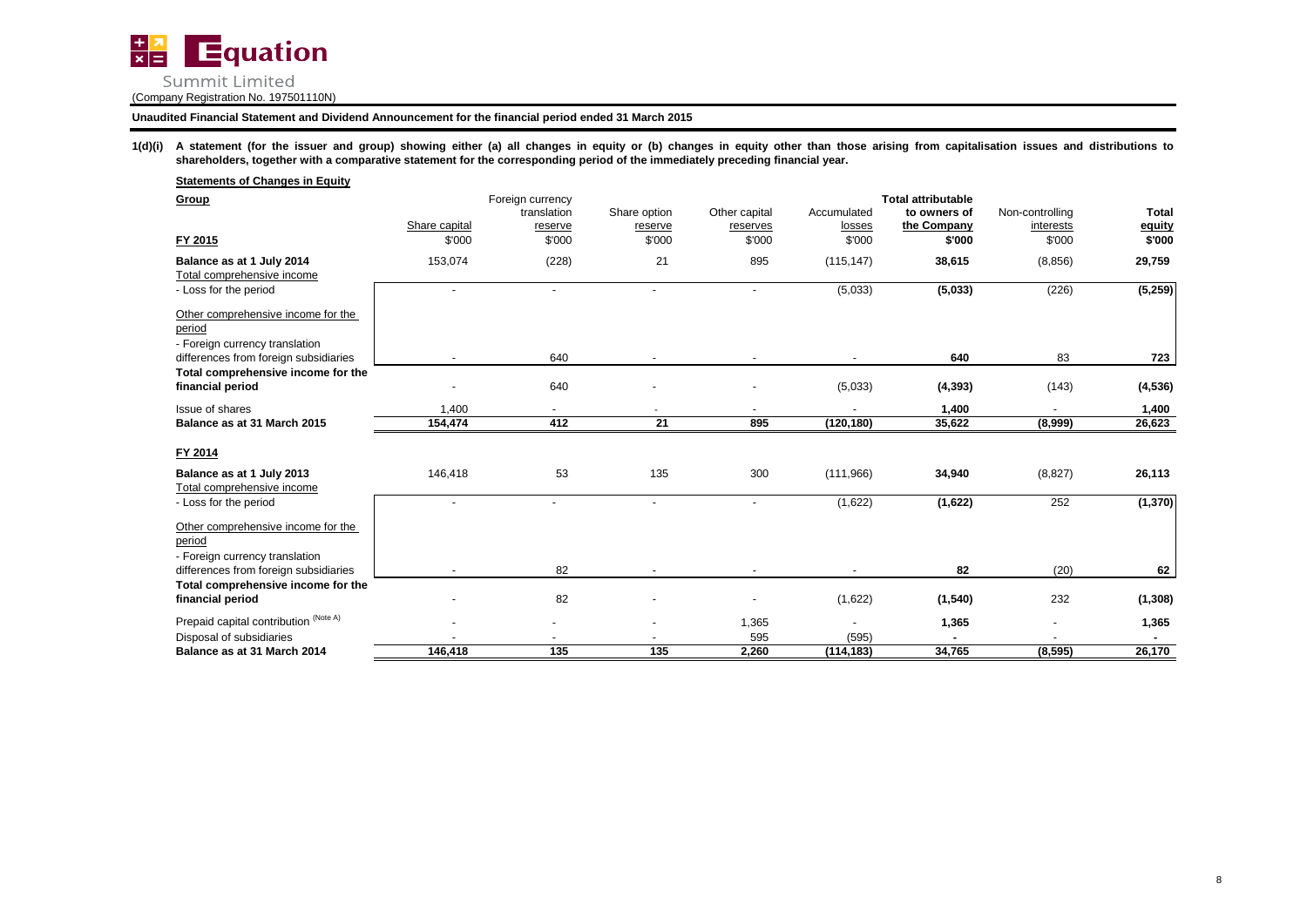

| Company                               |                         | Share option             | Other capital      | Accumulated      | Total            |
|---------------------------------------|-------------------------|--------------------------|--------------------|------------------|------------------|
| FY 2015                               | Share capital<br>\$'000 | reserve<br>\$'000        | reserves<br>\$'000 | losses<br>\$'000 | equity<br>\$'000 |
| Balance as at 1 July 2014             | 153.074                 | 21                       | 159                | (107, 211)       | 46,043           |
| Total comprehensive income for the    |                         |                          |                    |                  |                  |
| financial period                      |                         | $\overline{\phantom{0}}$ |                    | (1, 149)         | (1, 149)         |
| Issue of shares                       | 1.400                   |                          |                    |                  | 1,400            |
| Balance as at 31 March 2015           | 154,474                 | 21                       | 159                | (108, 360)       | 46,294           |
| FY 2014                               |                         |                          |                    |                  |                  |
| Balance as at 1 July 2013             | 146.418                 | 94                       | 160                | (104, 096)       | 42,576           |
| Total comprehensive income for the    |                         |                          |                    |                  |                  |
| financial period                      |                         |                          |                    | 755              | 755              |
| Prepaid capital contribution (Note A) |                         |                          | 1,365              |                  | 1,365            |
| Balance as at 31 March 2014           | 146,418                 | 94                       | 1,525              | (103, 341)       | 44,696           |

Note A: Prepaid capital contributions were related to irrevocable undertakings given by two shareholders, namely Chng Weng Wah and Starbids Venture Inc. ("Undertaking Shareholders") on 17 February 2014 to subscribe for their entitlements of total 195,054,826 rights shares at an issue price of \$0.007 per rights shares, pursuant to the rights issue announced on 17 February 2014. The Undertaking Shareholders had made advance payment for their respective subscription sums of aggregate \$1,365,000 to the Company in March 2014.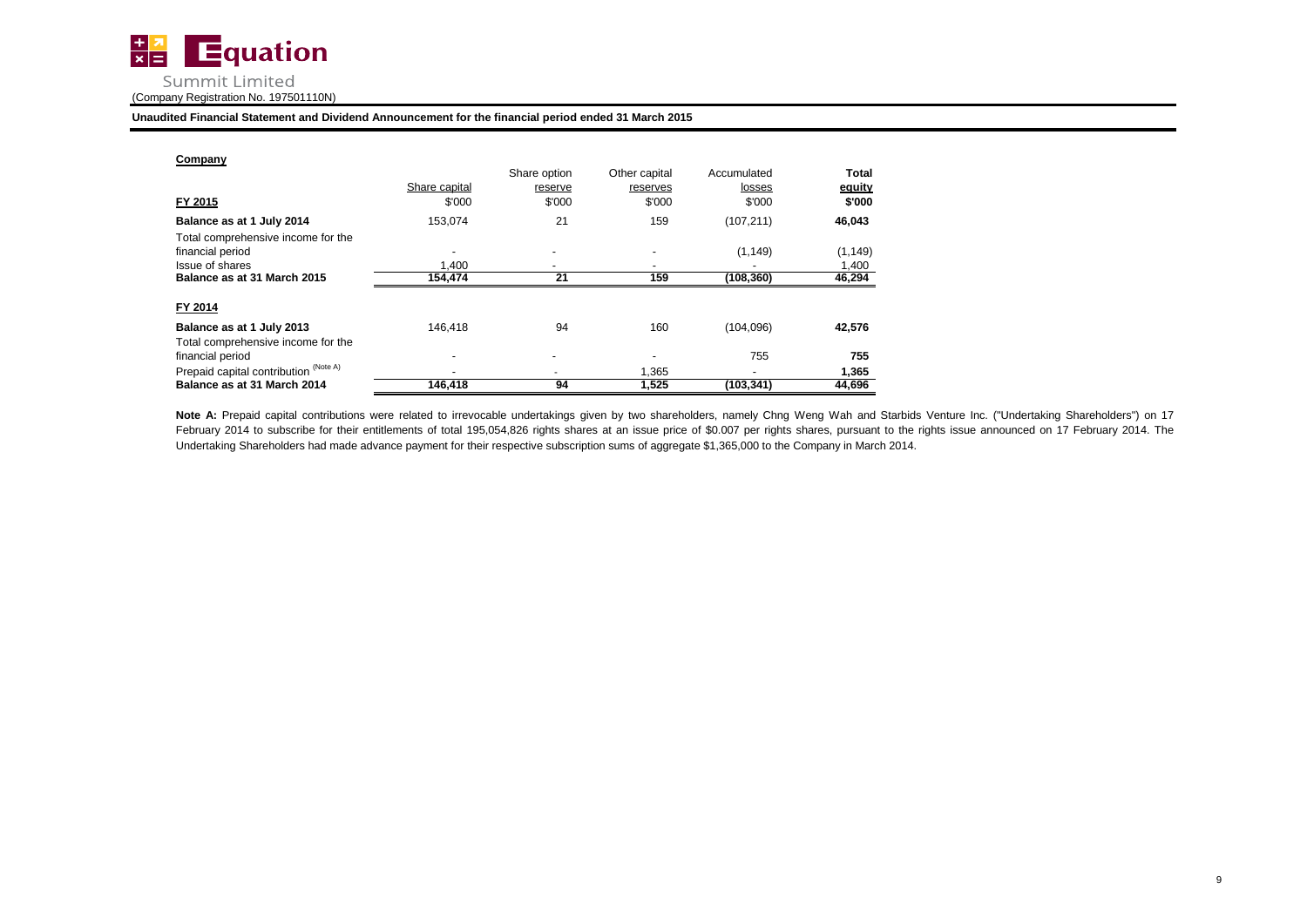

1(d)(ii) Details of any changes in the company's share capital arising from rights issue, bonus issue, share buy-backs, exercise of share options or warrants, conversion of other issues of equity securities, issue of shares for cash or as consideration for acquisition or for any other purpose since the end of the previous period reported on. State also the number of shares that may be issued on conversion of all the outstanding convertibles, as well as the number of shares held as treasury shares, if any, against the total number of issued shares excluding treasury **shares of the issue, as at the end of the current financial period reported on and as at the end of the corresponding period of the immediately preceding financial year.**

**A) Changes in share capital during the financial period**

|                     | Q3 FY2015     | Q3 FY2014     |
|---------------------|---------------|---------------|
| As at 1 January     | 4.913.729.645 | 3.930.983.716 |
| Issue of new shares | 200.000.000   |               |
| As at 31 March      | 5.113.729.645 | 3.930.983.716 |

On 13 March 2015, the Company issued an aggregate of 200,000,000 new shares at S\$0.007 per share in the issued and paid-up capital of the Company pursuant to Private Placements.

The issued share capital of the Company as at 31 March 2015 comprises 5,113,729,645 (30 June 2014: 4,913,729,645; 31 March 2014: 3,930,983,716) ordinary shares.

### **B) Share options** - Equation Executives' Share Option Scheme ("**ESOS**")

|                       | Q3 FY2015  | Q3 FY2014 |
|-----------------------|------------|-----------|
| As at 1 January       | 550.000    | 600,000   |
| Share options granted | 10.000.000 |           |
| As at 31 March        | 10.550.000 | 600.000   |

On 8 January 2015, the Company granted an aggregate of 10,000,000 share options at \$0.006 per share pursuant to the ESOS.

As at 31 March 2015, share options granted pursuant to the ESOS for the subscription of 10,550,000 (30 June 2014: 550,000; 31 March 2014: 600,000) ordinary shares in the share capital of the Company were outstanding. 50,000 ordinary shares of the share options were forfeited during the financial year ended 30 June 2014.

Save for the above, there are no unissued shares of the Company under option as at the end of the financial period.

## **C) Treasury shares**

No treasury shares were held by the Company as at 31 March 2015, 30 June 2014 and 31 March 2014.

### **D) Convertible loans**

The convertible loans are convertible at the lenders option into 444,602,525 (30 June 2014: 444,602,525; 31 March 2014: 413,315,855) ordinary shares of the Company (refer 1(b)(ii)).

### **1(d)(iii) To show the total number of issued shares excluding treasury shares as at the end of the current financial period and as at the end of the immediately preceding year.**

|                                                                  | 31 March 2015 | 30 June 2014  |
|------------------------------------------------------------------|---------------|---------------|
| Total number of ordinary issued shares excluding treasury shares | 5.113.729.645 | 4.913.729.645 |

### **1(d)(iv) A statement showing all sales, transfers, disposal, cancellation and/or use of treasury shares as at the end of the current financial period reported on.**

The Company does not have any treasury shares.

# **2. Whether the figures have been audited or reviewed, and in accordance with which auditing standard or practice.**

The figures have not been audited or reviewed by our auditors.

**3. Where the figures have been audited or reviewed, the auditors' report (including any qualifications or emphasis of a matter).**

The figures have not been audited or reviewed by our auditors.

#### **4.** Whether the same accounting policies and methods of computation as in the issuer's most recently audited annual financial statements have been applied.

Except as disclosed under paragraph 5 below, the Group has applied the same accounting policies and methods of computation for the current financial period compared with the audited financial statements for the financial year ended 30 June 2014.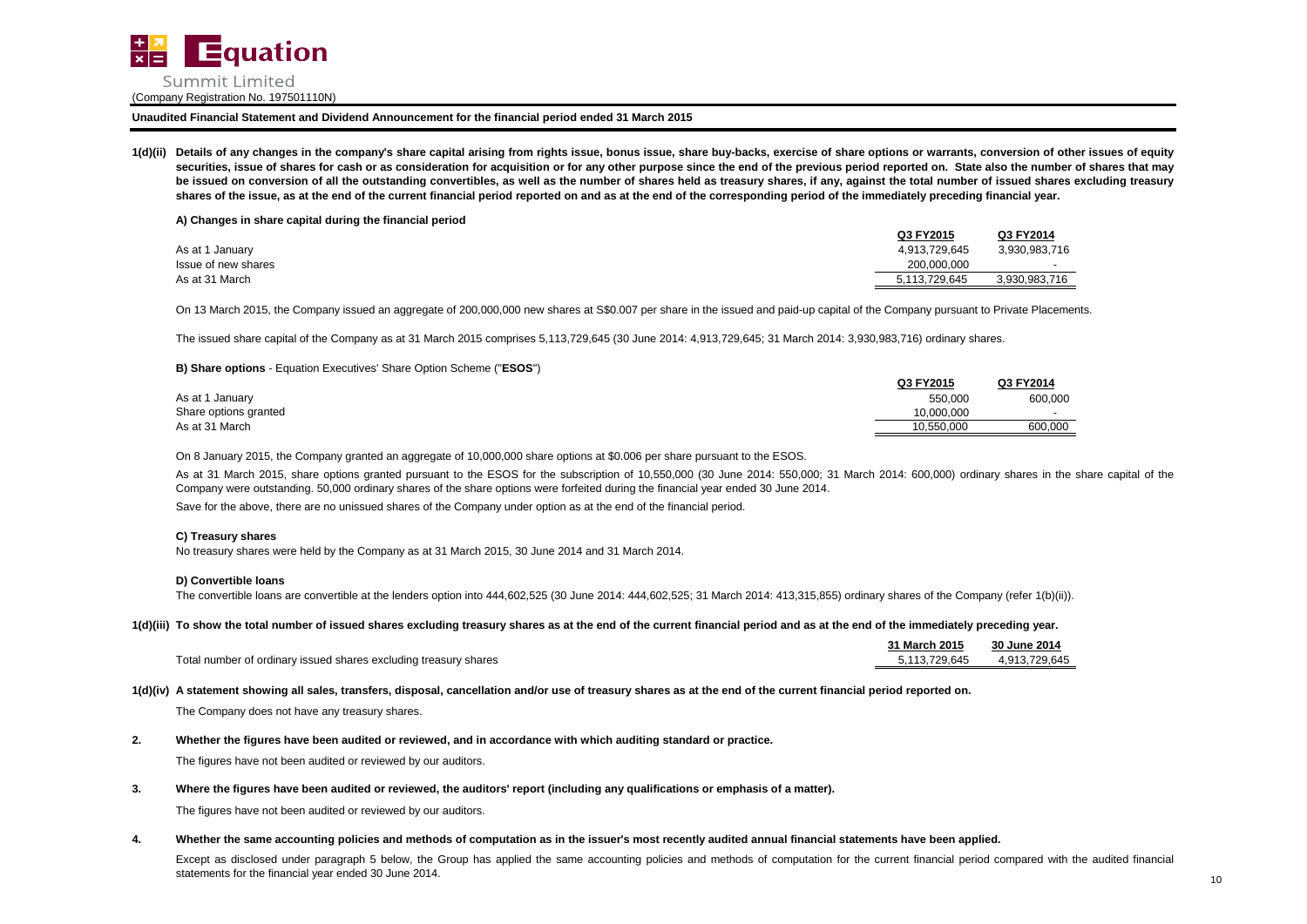

#### **5.** If there are any changes in the accounting policies and methods of computation, including any required by an accounting standard, what has changed, as well as the reasons for, and the **effect of, the change.**

The Group has adopted the new/revised FRSs and Interpretations of FRSs ("INT FRSs") that are effective for accounting period beginning on or before 1 July 2014. The adoption of these new/revised FRSs and INT FRSs did not result in any material change to the Group's accounting policies or any significant impact on the financial statements.

**6.** Earnings per ordinary share of the group for the current financial period reported on and the corresponding period of the immediately preceding financial year, after deducting any **provision for preference dividends.**

|                                                                                                                                                           | Group                   |                         |                         |                         |
|-----------------------------------------------------------------------------------------------------------------------------------------------------------|-------------------------|-------------------------|-------------------------|-------------------------|
|                                                                                                                                                           | 3rd Qtr ended           | 3rd Qtr ended           | 9 months ended          | 9 months ended          |
|                                                                                                                                                           | 31 Mar 2015             | 31 Mar 2014             | 31 Mar 2015             | 31 Mar 2014             |
| Earning per share<br>(a) Basic earnings per share (cents per share)<br>- Weighted average number of ordinary shares in issue for basic earnings per share | (0.04)<br>5,113,729,645 | (0.03)<br>3.930.983.716 | (0.10)<br>5.113.729.645 | (0.04)<br>3,930,983,716 |
| (b) Diluted earnings per share (cents per share)<br>- Adjusted weighted average number of ordinary shares in issue for diluted earnings per share         | (0.04)<br>5.113.729.645 | (0.03)<br>3.930.983.716 | (0.10)<br>5.113.729.645 | (0.04)<br>3,930,983,716 |

For the purpose of calculation of the diluted earnings per ordinary share, the weighted average number of ordinary shares in issue is adjusted to take into account the dilutive effect arising from the dilutive share options, with the potential ordinary shares weighted for the period outstanding. As the effect is anti-dilutive, the diluted earnings per share is the same as the basic earnings per share.

**7. (a) current financial period reported on; and (b) immediately preceding financial year. Net asset value (for the issuer and group) per ordinary share based on the total number of issued shares excluding treasury shares of the issuer at the end of the:-**

|                                                                             | Group       |             | Companv     |             |
|-----------------------------------------------------------------------------|-------------|-------------|-------------|-------------|
|                                                                             | As at       | As at       | As at       | As at       |
|                                                                             | 31 Mar 2015 | 30 Jun 2014 | 31 Mar 2015 | 30 Jun 2014 |
| Net asset value per ordinary share attributable to owners of the            |             |             |             |             |
| Company and non-controlling interests based on issued share capital (cents) | 0.52        | 0.61        | 0.91        | 0.94        |

The net asset value per ordinary share attributable to owners of the Company and non-controlling interests is computed based on 5,113,729,645 (30 June 2014: 4,913,729,645) ordinary shares.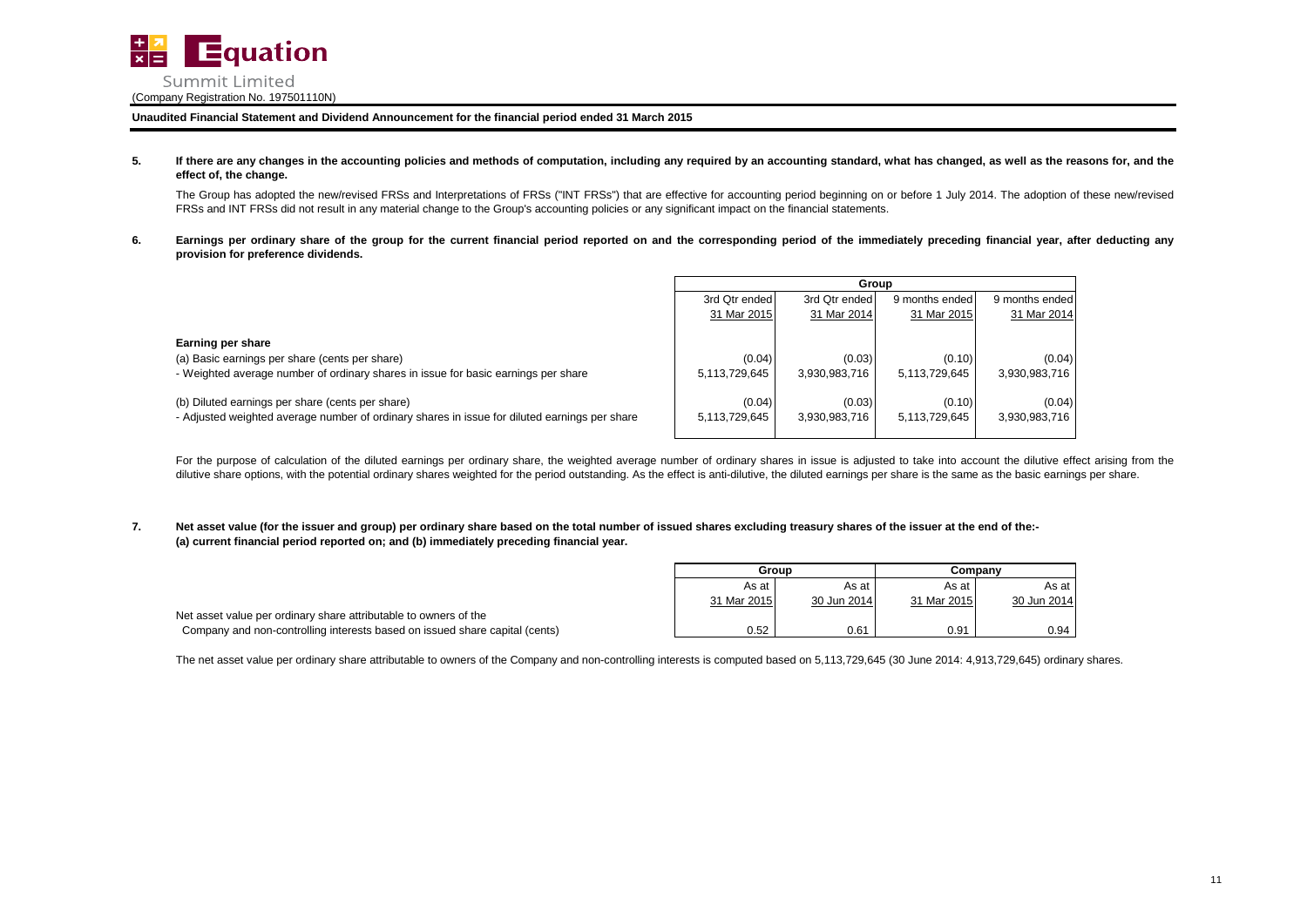

**8. A review of the performance of the group, to the extent necessary for a reasonable understanding of the group's business. It must include a discussion of the following:-**

**(a) any significant factors that affected the turnover, costs, and earnings of the group for the current financial period reported on,**

 **including (where applicable) seasonal or cyclical factors; and**

**(b) any material factors that affected the cash flow, working capital, assets or liabilities of the group during the current financial period reported on.**

**(A) Income Statement (Third Quarter Ended 31 March 2015 ("Q3 FY2015") versus Third Quarter Ended 31 March 2014 ("Q3 FY2014") and 9 Months Ended 31 March 2015 ("9M FY2015") versus 9 Months Ended 31 March 2014 ("9M FY2014") )**

# **i) Revenue**

The Group's revenue decreased by \$1.1 million (36.0%) from \$3.0 million in Q3 FY2014 to \$1.9 million in Q3 FY2015 ("QoQ"). This was mainly due to decrease in sales in Consumer electronic products segment (\$0.9 million). Lower sales reported for Consumer electronic products segment was mainly due to weak consumer sentiment in Europe in Q3 FY2015 (\$1.6 million).

On a year-to-date ("YoY") comparison, the Group's revenue decreased by \$4.9 million (43.4%) from \$11.3 million (9M FY2014) to \$6.4 million (9M FY2015). This was mainly due to decrease in sales in the Consumer electronic products segment (\$3.3 million), Supply of construction materials (\$1.6 million), Technology segment (\$0.1 million); partially mitigated by the increase in sales in Energy management services segment (\$0.1 million). The decrease in sales in Consumer electronic products was mainly due to weak consumer sentiment in Europe (\$3.0 million) as mentioned above. The decrease in sales in Supply of construction materials segment was due to one-off cash income (\$1.6 million) in relation to sand business which was non-recurring and took place in Q1 FY2014, while the decrease in sales in Technology segment was mainly due to lower customers' order in 9M FY2015. The increase in sales in Energy management services segment was mainly due to higher revenue generated from consultancy services. The breakdown of revenue is represented in Table A below:

| <b>Table A</b>                   | 3rd Qtr ended | $%$ to        | 3rd Qtr ended | $%$ to        | 9 months ended | $%$ to        | 9 months ended | $%$ to        |
|----------------------------------|---------------|---------------|---------------|---------------|----------------|---------------|----------------|---------------|
|                                  | 31 Mar 2015   | total revenue | 31 Mar 2014   | total revenue | 31 Mar 2015    | total revenue | 31 Mar 2014    | total revenue |
|                                  | \$'000        |               | \$'000        |               | \$'000         |               | \$'000         |               |
| Consumer electronic products     | .556          | 81.9%         | 2,455         | 82.6%         | 5.517          | 86.0%         | 8,845          | 78.1%         |
| Supply of construction materials |               | N.M.          | $\sim$        | N.M.          |                | N.M.          | 1,553          | 13.7%         |
| E-waste/Recycling                | 132           | 6.9%          | 168           | 5.7%          | 414            | 6.5%          | 386            | 3.4%          |
| Energy management services       | 203           | 10.7%         | 255           | 8.6%          | 469            | 7.3%          | 363            | 3.2%          |
| Technology                       | 10            | 0.5%          | 93            | 3.1%          | 13             | 0.2%          | 178            | 1.6%          |
|                                  | 1.901         | 100.0%        | 2,971         | 100.0%        | 6.413          | 100.0%        | 11,325         | 100.0%        |

N.M. - not meaningful.

# **ii) Cost of sales and gross profits**

Cost of sales ("COGS") decreased by \$0.8 million from \$2.2 million in Q3 FY2014 to \$1.4 million in Q3 FY2015. The decrease was mainly due to lower sales which resulted in lower COGS recorded in the Consumer electronic products segment (\$1.0 million).

COGS for 9M FY2015 (\$4.4 million) decreased by \$2.4 million as compared to 9M FY2014 (\$6.8 million). This was mainly due to lower COGS recorded in Consumer electronic products segment (\$2.5 million); offset by higher COGS recorded in Energy management services segment (\$0.1 million). Lower COGS in Consumer electronic products segment, which was mainly due to lower products sold during the financial period as mentioned above. For Energy management services segments, the higher COGS was due to higher revenue in this financial period as mentioned above.

The Group reported a slight increase in gross profit margin ("GP%") from 27.4% in Q3 FY2014 to 27.9% in Q3 FY2015.

On YoY basis, GP% decreased by 8.3% from 40.1% (9M FY2014) to 31.8% (9M FY2015). The higher GP% recorded for 9M FY2014 was mainly due to one-off cash income (\$1.6 million) received from sand business (as mentioned in revenue section above). Without this one-off cash income, the GP% for 9M FY2014 should have been 30.6% (adjusted). The slight increase in the adjusted GP% (YoY) was mainly contributed by the E-waste/Recycling segment due to lower unit costs and higher GP during the financial period.

Due to the reasons explained above, the Group recorded a lower gross profit of \$0.5 million in Q3 FY2015 and \$2.0 million in 9M FY2015.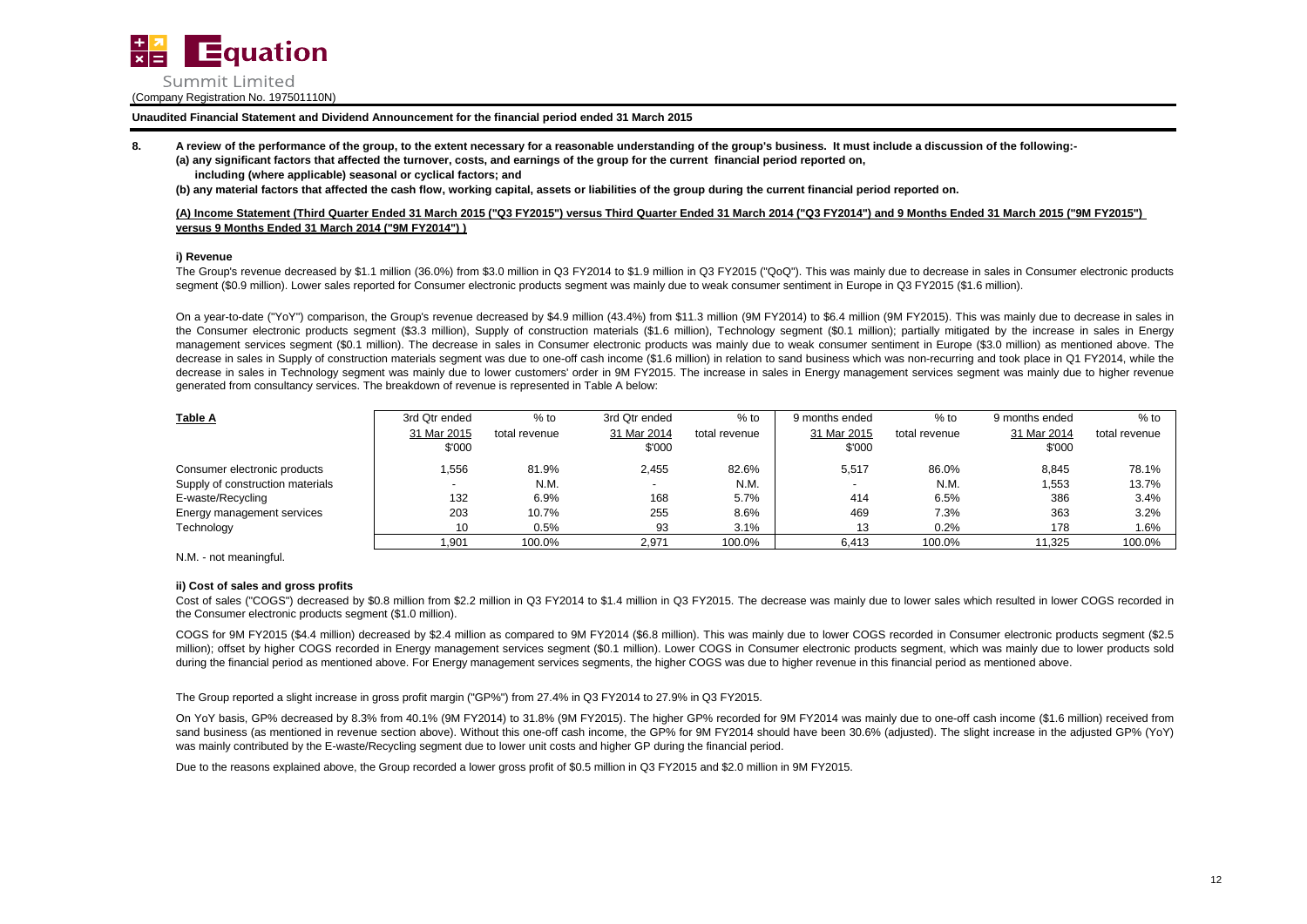

### **iii) Other income**

Other income decreased by \$0.3 million from \$0.9 million in Q3 FY2014 to \$0.6 million in Q3 FY2015. This was mainly due lower interest income of S\$0.1 million and decrease in others income of S\$0.2 million during the period.

On YoY basis, other income decreased by \$1.5 million for 9M FY2015 as compared to 9M FY2014. This was mainly due to (i) \$0.8 million one-off gain on disposal of a subsidiary, Hinterland Property Development Pte Ltd ("HPD"); (ii) productivity and innovative credit ("PIC") incentive of \$0.2 million; (iii) gain on disposal of assets classified as held for sale of \$0.1 million; (iv) trade payables written off of \$0.1 million; and (v) lower interest income of S\$0.3 million. These transactions took place in 9M FY2014.

The Group's revenue of Q3 FY2014 and 9M FY2014 amounted to \$87,000 and \$361,000 respectively, were reclassified from Revenue to Other Income to conform to the current period's presentation and to better reflect the nature of the transactions. The reclassifications had no impact on profit for the period as well as equity.

### **iv) Distribution expenses**

Distribution expenses decreased by \$0.5 million from \$0.9 million in Q3 FY2014 to \$0.4 million in Q3 FY2015. This was mainly due to (i) reclassification of provision for warranty expenses of \$0.3 million to other expenses; and (ii) lower sales related expenses of \$0.2 million as a result of lower sales in Consumer electronic products segment.

On YoY basis, distribution expenses decreased by \$1.0 million for 9M FY2015 as compared to 9M FY2014. This was mainly due to lower staff costs of \$0.3 million which was mainly attributable to internal restructuring in the Group. Consumer electronic products segment reported (i) lower sales commission of \$0.1 million; (ii) reclassification of provision for warranty expenses of \$0.4 million to other expenses; and (iii) lower sales related expenses of \$0.3 million as a result of lower sales in 9M FY2015.

### **v) Administrative expenses**

Administrative expenses increased by \$0.1 million from \$1.8 million in Q3 FY2014 to \$1.9 million in Q3 FY2015. This was mainly attributable to lower staff costs of \$0.1 million and lower depreciation & amortisation of \$0.1 million; partially offset by foreign exchange movement of \$0.3 million.

On YoY basis, administrative expenses in 9M FY2015 remained fairly the same as compared to 9M FY2014. This was mainly attributable to (i) lower staff costs (\$0.3 million); (ii) lower professional fees of \$0.3 million; (iii) lower depreciation & amortisation of \$0.1 million; and (iv) other miscellaneous administrative expenses of \$0.1 million; partially offset by foreign currency movement of \$0.8 million.

### **vi) Other expenses**

Other expenses increased by \$0.3 million in QoQ and YoY comparison. This was mainly due to reclassification of provision for warranty expenses of S\$0.3 million during the financial period.

### **vii) Finance costs**

Finance costs remained fairly the same in QoQ and YoY comparison.

Due to the reasons above, the Group recorded a net loss of \$2.0 million in Q3 FY2015 and \$5.3 million in 9M FY2015.

# **(B) Statements of Financial Position**

Total assets of the Group decreased by \$2.2 million from \$50.2 million as at 30 June 2014 to \$48.0 million as at 31 March 2015, and are mainly due to the following:

i) Property, plant and equipment decreased by \$0.1 million, and was mainly due to depreciation charge for the period.

ii) Intangible assets pertaining to the core technology and development costs of Disa Anti-Theft system decreased by an amortisation charge of \$1.1 million from \$16.2 million as at 30 June 2014 to \$15.1 million as at 31 March 2015.

iii) Joint ventures decreased by \$0.2 million from \$0.2 million as at 30 June 2014 to \$Nil as at 31 March 2015. This was mainly due to increase investment in joint ventures of \$0.2 million which was partially offset by S\$0.4 from the share of results of joint ventures and disposal of a joint venture during the financial period.

iv) Other non-current assets were mainly made up of (i) prepayment for the rights, interest in and ownership of granite in Indonesia; (ii) prepayment for the rights on use of plant and machinery; and (iii) long-term loans to third parties. Other non-current assets decreased by \$0.3 million from \$11.7 million as at 30 June 2014 to \$11.4 million as at 31 March 2015 and this was mainly due to (i) partial reclassification of loan to a third party of \$0.2 million from non-current assets into current assets; and (ii) utilisation of prepayment for rights on use of plant and machinery of \$0.1 million for the financial period.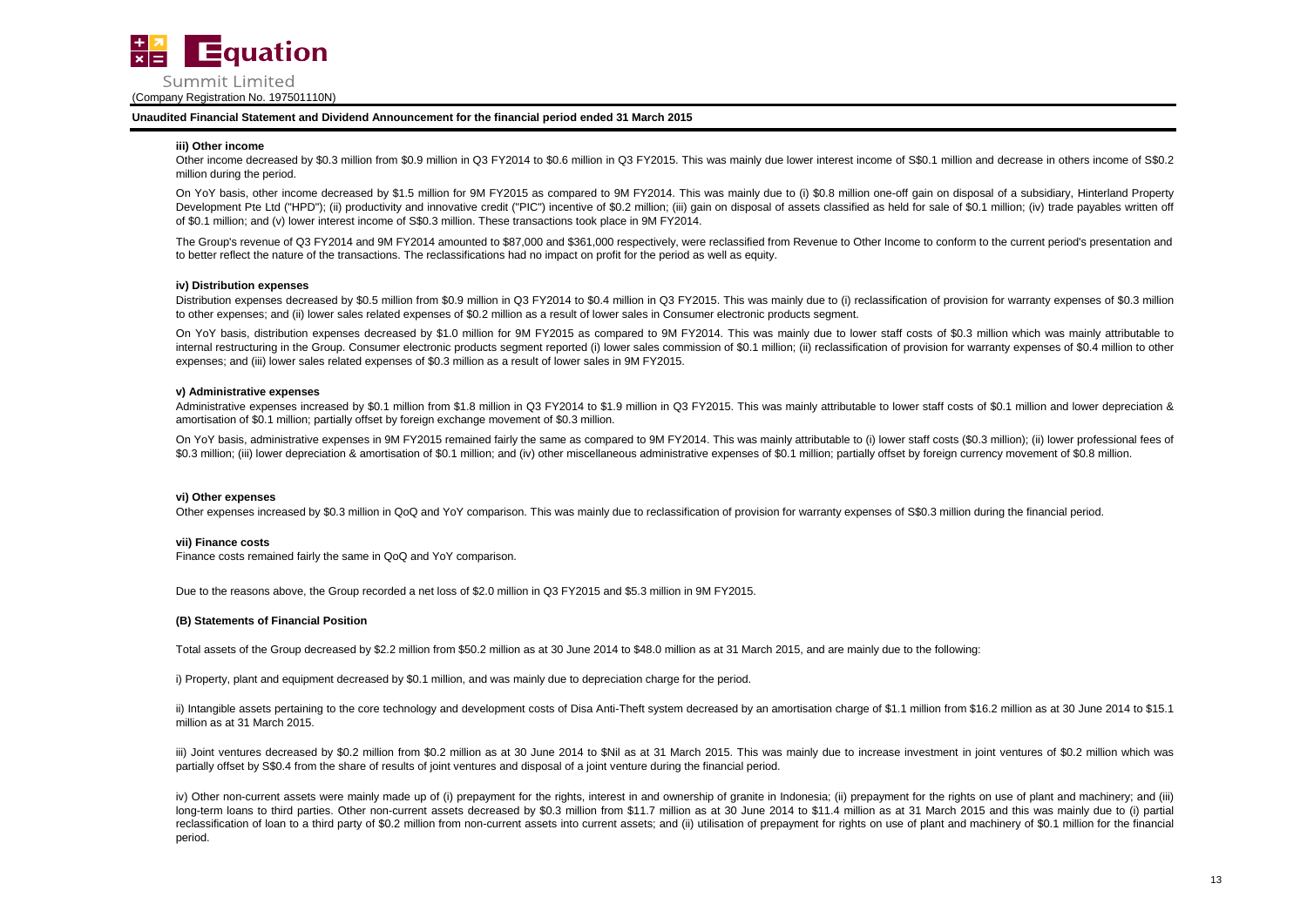

v) Inventories increased by \$1.1 million, mainly due to higher inventories on hand in the Consumer electronic products segment as a result of lower sales during the financial period.

vi) Total trade and other receivables decreased by \$0.4 million from \$8.2 million as at 30 June 2014 to \$7.8 million as at 31 March 2015. This was mainly due to collection of debts from customers and lower sales during the financial period.

vii) Other current assets increased by \$0.1 million from \$2.0 million as at 30 June 2014 to \$2.1 million as at 31 March 2015. This was mainly due to increase in other recoverables of \$0.1 million and increase in prepayments of \$0.1 million; partially offset by repayment of tax to a foreign tax authority of \$0.1 million.

viii) Decrease in cash and cash equivalents of \$1.4 million (Refer to explanation in "8(C) Cash flow" below).

Total liabilities of the Group increased by \$0.9 million from \$20.4 million as at 30 June 2014 to \$21.3 million as at 31 March 2015, and were mainly due to the following:

i) Total accruals increased by \$0.2 million from \$2.9 million as at 30 June 2014 to \$3.1 million as at 31 March 2015. This was mainly due to (i) increase in accrued interests of \$0.3 million on convertible loan; and (ii) accrued staff costs of \$0.2 million for the financial period. This was partailly offset by decrease in accrued operating expenses of S\$0.3 million.

ii) Total financial liabilities decreased by \$0.4 million from \$8.7 million as at 30 June 2014 to \$8.3 million as at 31 March 2015 and this was mainly due to repayments of loan to a third party of \$0.4 million during the financial period.

iii) Deferred tax liabilities decreased by \$0.1 million during the period and this was mainly due to amortisation charge for the financial period.

iv) Trade and other payables increased by \$1.2 million from \$5.4 million as at 30 June 2014 to \$6.6 million as at 31 March 2015. This was mainly due to increase in trade payables of \$1.4 million in the Consumer electronic products segment which was in line with higher stock purchase during the financial period. This was partially offset by repayment to advance from a director of \$0.2 million.

# **(C) Cash Flows**

Cash and cash equivalents (net of overdraft and deposits placed with a bank as security) (refer to 1(C)(ii)) decreased by approximately \$1.4 million from \$8.3 million as at 30 June 2014 to \$6.9 million as at 31 March 2015, mainly due to funds generated/utilised as follows:

i) Proceeds from disposal of a joint venture of \$0.2 million;

ii) Interest received of \$0.1 million;

iii) Net proceeds from share issuance of \$1.4 million; offset against;

iv) Cash used in operating activities (net of non-cash items) of \$2.1 million;

v) Interest paid of \$0.3 million;

vi) Investment in joint ventures of \$0.2 million;

vii) Repayment of loan to a third party of \$0.4 million; and

viii) Repayment of bank borrowings of \$0.1 million.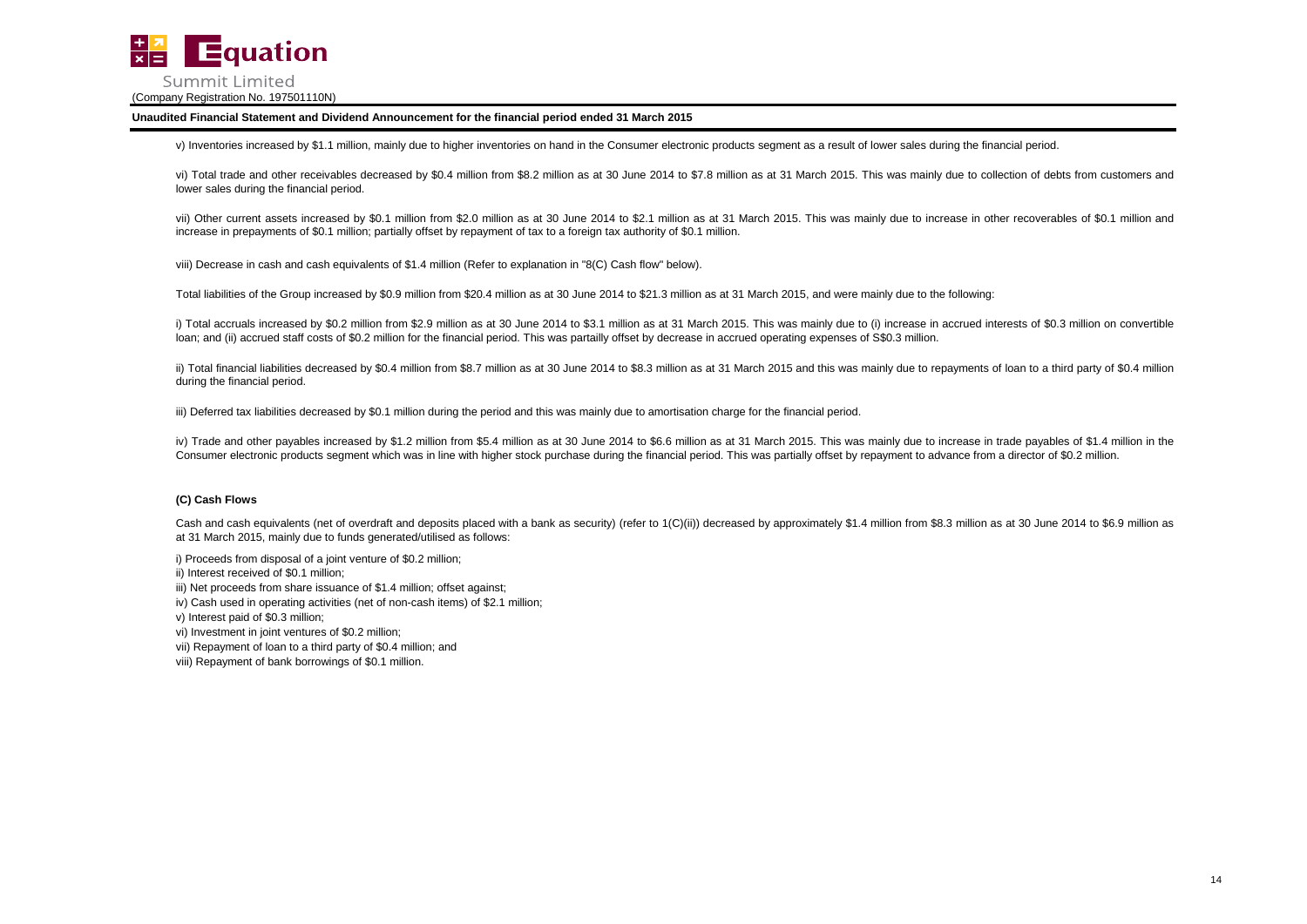

## **(D) Use of Proceeds**

On 17 February 2014, the Company announced a renounceable, partially underwritten, rights issue ("Rights Issue") of up to 1,168,888,259 new ordinary shares in the capital of the Company ("Rights Shares") at an issue price of \$0.007 for each Rights Share, on the basis of one (1) Rights Share for every four (4) existing ordinary shares held by entitled shareholders. Net proceeds of \$6.7 million was raised. The Company had utilised \$4.6 million for investment and working capital purposes as at 31 March 2015.

On 13 March 2015, the Company issued an aggregate of 200,000,000 new shares at S\$0.007 per share in the issued and paid-up capital of the Company pursuant to a Subscription Agreement entered between the Company and the Subscriber ("Private Placements"). Net proceeds of \$1.4 million was raised. No proceeds were being utilised for investment or working capital purposes as at 31 March 2015.

|                                |                     | As at 31 March 2015 |  |  |
|--------------------------------|---------------------|---------------------|--|--|
|                                | Feb-14              | <b>Mar-15</b>       |  |  |
|                                | <b>Rights Issue</b> | Private             |  |  |
|                                |                     | <b>Placements</b>   |  |  |
|                                | \$'000              | \$'000              |  |  |
| Net proceeds raised            | 6,656               | 1.400               |  |  |
| Less utilisation:              |                     |                     |  |  |
| - Investment                   | (480)               |                     |  |  |
| - Working capital expenditures | (4, 100)            |                     |  |  |
| Balance of proceeds            | 2,076               | 1,400               |  |  |

### **9. Where a forecast, or a prospect statement, has been previously disclosed to shareholders, any variance between it and the actual results.**

No forecast or prospect statement was disclosed to shareholders previously.

#### **10.** A commentary at the date of the announcement of the significant trends and competitive conditions of the industry in which the group operates and any known factors or events that may **affect the group in the next reporting period and the next 12 months.**

Further to the Company's announcement on the trial deployment of ListenIN, a revolutionary audio technology at Gardens by the Bay, its wholly-owned subsidiary, DiSa Digital Safety Pte Ltd ("DiSa") had inked a deal with China Tobacco Anhui Industrial Corporation ("Anhui"), a cigarette manufacturer based in Hefei, People's Republic of China ("PRC"), through its China subsidiary,深圳迅检文化传播有限公司. The contract is for the provision of DiSa's patented anti-counterfeiting solution, QuickCheck, which uses revolutionary digital authentication technology to detect counterfeit cigarettes, a widespread problem in the PRC. The QuickCheck solution can be used for many industries.

The collaboration with the Chinese firm is a platform for the Group to penetrate further into the vast Chinese market.

## **11. Dividend**

# **(a) Current financial period reported on.**

Any dividend declared for the current financial period reported on? None.

# **(b) Corresponding period of the immediately preceding financial year.**

Any dividend declared for the corresponding period of the immediately preceding financial year? None.

**(c) Date payable** Not applicable.

**(d) Books closure date** Not applicable.

**12. If no dividend has been declared/recommended, a statement to that effect.** No dividend has been recommended for the financial period ended 31 March 2015.